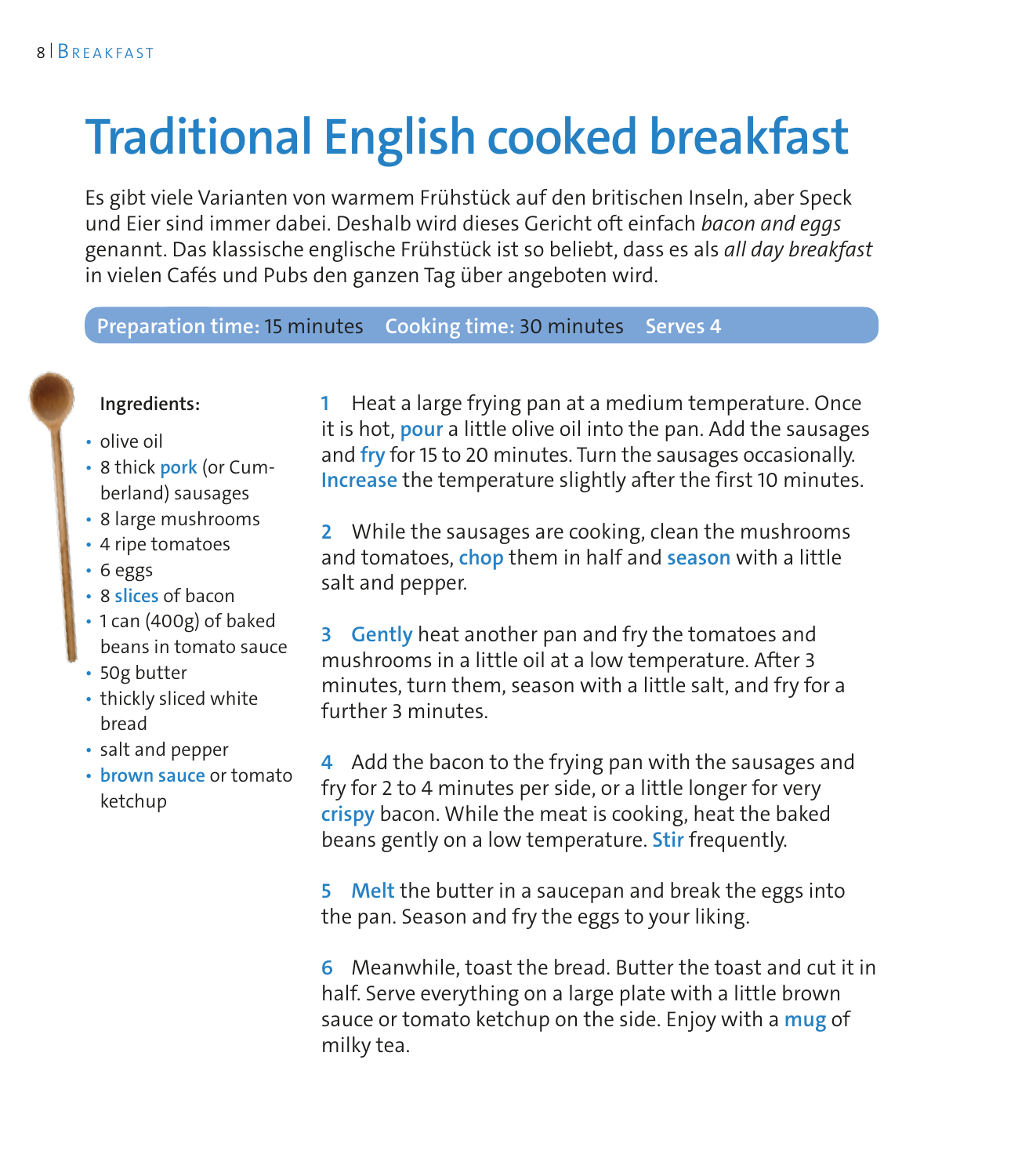

|          | brown sauce eine dunkle Soße mit Tomaten<br>und Essig, die oft zu Fleisch<br>gegessen wird |
|----------|--------------------------------------------------------------------------------------------|
| to chop  | klein schneiden                                                                            |
| county   | Grafschaft                                                                                 |
| crispy   | knusprig                                                                                   |
| flavour  | Geschmack(srichtung),                                                                      |
|          | Sorte                                                                                      |
| to fry   | braten                                                                                     |
| gently   | langsam, sanft                                                                             |
| herbs pl | Kräuter                                                                                    |

to increase to melt mug poached .<br>pork to pour scrambled eggs Rührei to season slice to stir wholemeal

erhöhen schmelzen Becher pochiert schweinefleisch gießen, geben würzen Scheibe umrühren Vollkorn...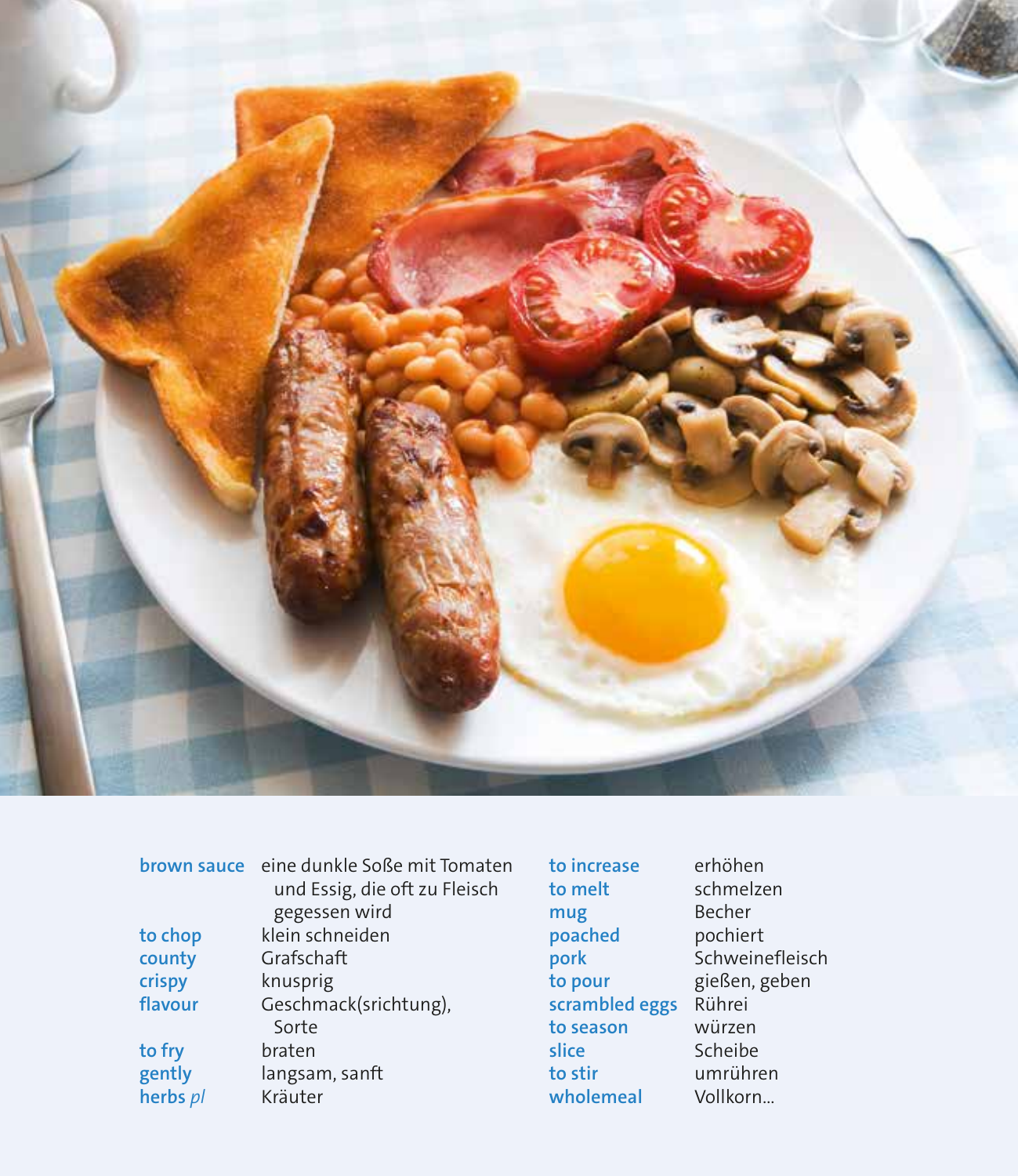## Exercise 1:

**Collocations.** Verbinden Sie die Verben mit den entsprechenden Substantiven!

| 1. $\Box$ to increase | a) the bread       |
|-----------------------|--------------------|
| 2. $\Box$ to chop     | b) the temperature |
| $3.$ to heat          | c) the butter      |
| 4. $\Box$ to melt     | d) the mushrooms   |
| $5.$ to fry           | e) the baked beans |
| $6.$ to toast         | f) the sausages    |

## Exercise 2:

**Prepositions.** Ergänzen Sie die fehlenden Präpositionen!

|              |  |  | for from $in (2x)$ on to with $(2x)$     |                                                      |
|--------------|--|--|------------------------------------------|------------------------------------------------------|
|              |  |  |                                          | Add the sausages 1.  the pan and fry 2.  15 minutes. |
|              |  |  |                                          |                                                      |
| little salt. |  |  |                                          |                                                      |
|              |  |  |                                          | Fry the mushrooms 5.  the fat 6.  the sausages.      |
|              |  |  | Serve 7.  a large plate 8.  brown sauce. |                                                      |

#### **What's that?**

*Cumberland sausages are thick pork sausages with various herbs and spices, including black pepper. They originated in Cumberland, a historic county in northern England. They are traditionally very long (around 50 cm), but today they are usually the size of standard pork sausages, around 10 cm. For this recipe, you can also use German Thüringer or Nürnberger sausages.*